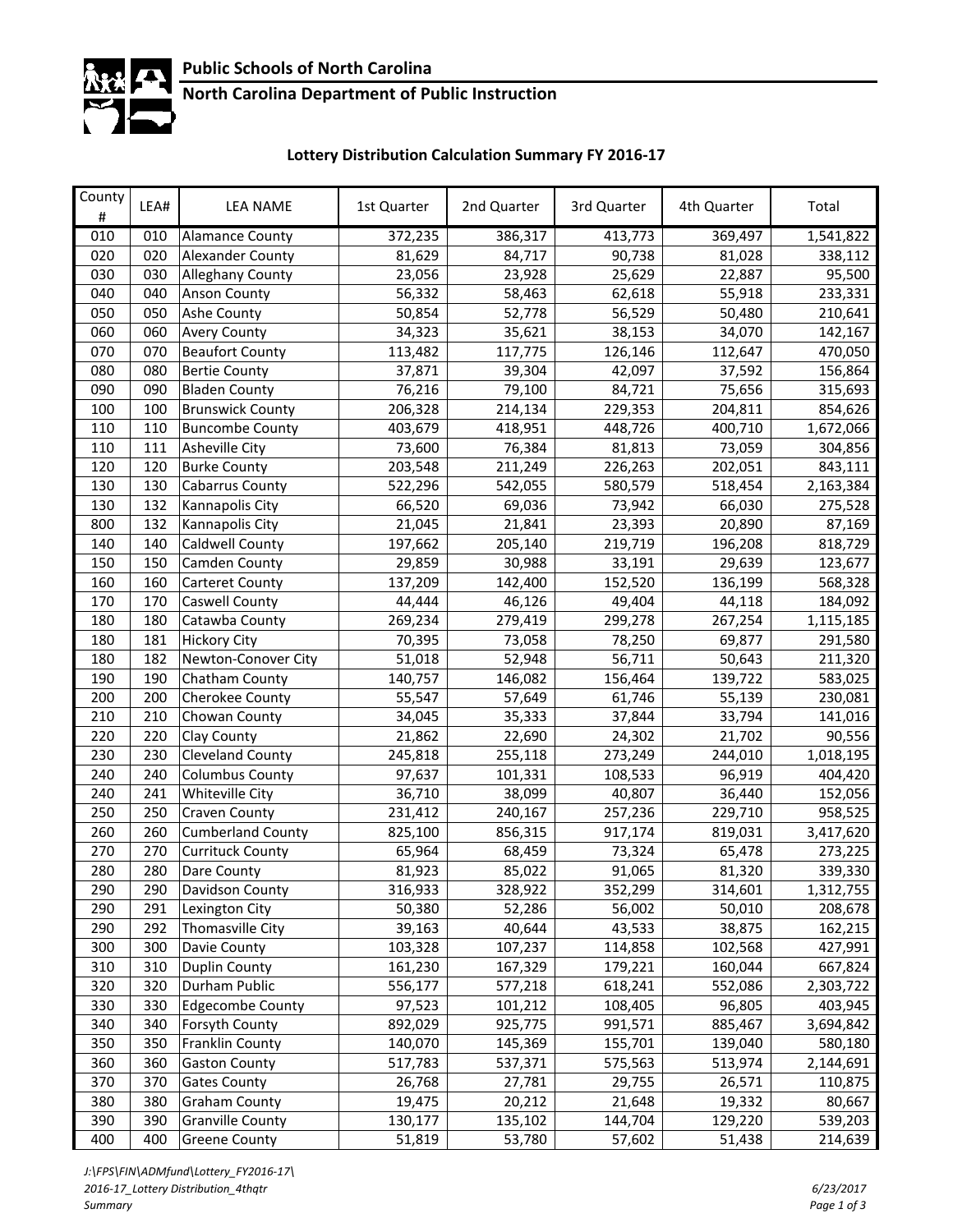

### **North Carolina Department of Public Instruction**

# **Lottery Distribution Calculation Summary FY 2016‐17**

| County<br># | LEA# | <b>LEA NAME</b>           | 1st Quarter | 2nd Quarter | 3rd Quarter | 4th Quarter | Total      |
|-------------|------|---------------------------|-------------|-------------|-------------|-------------|------------|
| 410         | 410  | <b>Guilford County</b>    | 1,172,595   | 1,216,955   | 1,303,445   | 1,163,969   | 4,856,964  |
| 420         | 420  | <b>Halifax County</b>     | 44,886      | 46,584      | 49,895      | 44,556      | 185,921    |
| 420         | 421  | Roanoke Rapids City       | 46,930      | 48,705      | 52,167      | 46,585      | 194,387    |
| 420         | 422  | Weldon City               | 14,766      | 15,324      | 16,413      | 14,657      | 61,160     |
| 430         | 430  | <b>Harnett County</b>     | 340,937     | 353,835     | 378,982     | 338,429     | 1,412,183  |
| 440         | 440  | Haywood County            | 117,505     | 121,950     | 130,617     | 116,640     | 486,712    |
| 450         | 450  | <b>Henderson County</b>   | 224,283     | 232,768     | 249,310     | 222,633     | 928,994    |
| 460         | 460  | <b>Hertford County</b>    | 48,124      | 49,944      | 53,494      | 47,770      | 199,332    |
| 470         | 470  | <b>Hoke County</b>        | 139,841     | 145,132     | 155,446     | 138,813     | 579,232    |
| 480         | 480  | <b>Hyde County</b>        | 9,762       | 10,131      | 10,851      | 9,690       | 40,434     |
| 490         | 490  | <b>Iredell County</b>     | 339,367     | 352,206     | 377,238     | 336,871     | 1,405,682  |
| 490         | 491  | Mooresville City          | 99,469      | 103,232     | 110,568     | 98,737      | 412,006    |
| 500         | 500  | Jackson County            | 61,499      | 63,826      | 68,362      | 61,047      | 254,734    |
| 510         | 510  | Johnston County           | 572,071     | 593,713     | 635,909     | 567,863     | 2,369,556  |
| 520         | 520  | Jones County              | 17,987      | 18,668      | 19,994      | 17,855      | 74,504     |
| 530         | 530  | Lee County                | 164,615     | 170,842     | 182,984     | 163,404     | 681,845    |
| 540         | 540  | Lenoir County             | 146,595     | 152,141     | 162,953     | 145,516     | 607,205    |
| 550         | 550  | <b>Lincoln County</b>     | 188,096     | 195,212     | 209,086     | 186,712     | 779,106    |
| 560         | 560  | <b>Macon County</b>       | 71,736      | 74,450      | 79,741      | 71,208      | 297,135    |
| 570         | 570  | <b>Madison County</b>     | 39,637      | 41,137      | 44,060      | 39,345      | 164,179    |
| 580         | 580  | <b>Martin County</b>      | 54,190      | 56,240      | 60,237      | 53,792      | 224,459    |
| 590         | 590  | <b>McDowell County</b>    | 102,347     | 106,218     | 113,767     | 101,594     | 423,926    |
| 600         | 600  | <b>Mecklenburg County</b> | 2,435,632   | 2,527,775   | 2,707,425   | 2,417,716   | 10,088,548 |
| 610         | 610  | <b>Mitchell County</b>    | 31,118      | 32,295      | 34,590      | 30,889      | 128,892    |
| 620         | 620  | Montgomery County         | 65,718      | 68,204      | 73,052      | 65,235      | 272,209    |
| 630         | 630  | Moore County              | 210,106     | 218,054     | 233,551     | 208,560     | 870,271    |
| 640         | 640  | Nash-Rocky Mount          | 255,678     | 265,351     | 284,210     | 253,798     | 1,059,037  |
| 650         | 650  | New Hanover County        | 432,639     | 449,006     | 480,917     | 429,456     | 1,792,018  |
| 660         | 660  | Northampton County        | 30,496      | 31,650      | 33,899      | 30,272      | 126,317    |
| 670         | 670  | <b>Onslow County</b>      | 432,312     | 448,666     | 480,553     | 429,131     | 1,790,662  |
| 680         | 680  | <b>Orange County</b>      | 123,473     | 128,144     | 137,252     | 122,565     | 511,434    |
| 680         | 681  | Chapel Hill-Carrboro      | 196,501     | 203,935     | 218,428     | 195,055     | 813,919    |
| 690         | 690  | Pamlico County            | 21,519      | 22,333      | 23,920      | 21,361      | 89,133     |
| 700         | 700  | Pasquotank County         | 95,201      | 98,802      | 105,824     | 94,500      | 394,327    |
| 710         | 710  | Pender County             | 150,585     | 156,281     | 167,388     | 149,477     | 623,731    |
| 720         | 720  | <b>Perquimans County</b>  | 28,044      | 29,104      | 31,173      | 27,837      | 116,158    |
| 730         | 730  | Person County             | 75,399      | 78,251      | 83,812      | 74,844      | 312,306    |
| 740         | 740  | <b>Pitt County</b>        | 387,295     | 401,947     | 430,513     | 384,446     | 1,604,201  |
| 750         | 750  | Polk County               | 35,729      | 37,081      | 39,716      | 35,466      | 147,992    |
| 760         | 760  | Randolph County           | 291,047     | 302,058     | 323,526     | 288,907     | 1,205,538  |
| 760         | 761  | Asheboro City             | 77,573      | 80,508      | 86,230      | 77,003      | 321,314    |
| 770         | 770  | <b>Richmond County</b>    | 121,576     | 126,176     | 135,143     | 120,682     | 503,577    |
| 780         | 780  | Robeson County            | 383,076     | 397,568     | 425,824     | 380,258     | 1,586,726  |
| 790         | 790  | Rockingham County         | 208,192     | 216,069     | 231,425     | 206,661     | 862,347    |
| 800         | 800  | Rowan-Salisbury           | 322,541     | 334,743     | 358,534     | 320,169     | 1,335,987  |
| 810         | 810  | Rutherford County         | 135,590     | 140,719     | 150,721     | 134,593     | 561,623    |
| 820         | 820  | Sampson County            | 138,402     | 143,638     | 153,847     | 137,384     | 573,271    |
| 820         | 821  | Clinton City              | 50,053      | 51,947      | 55,639      | 49,685      | 207,324    |